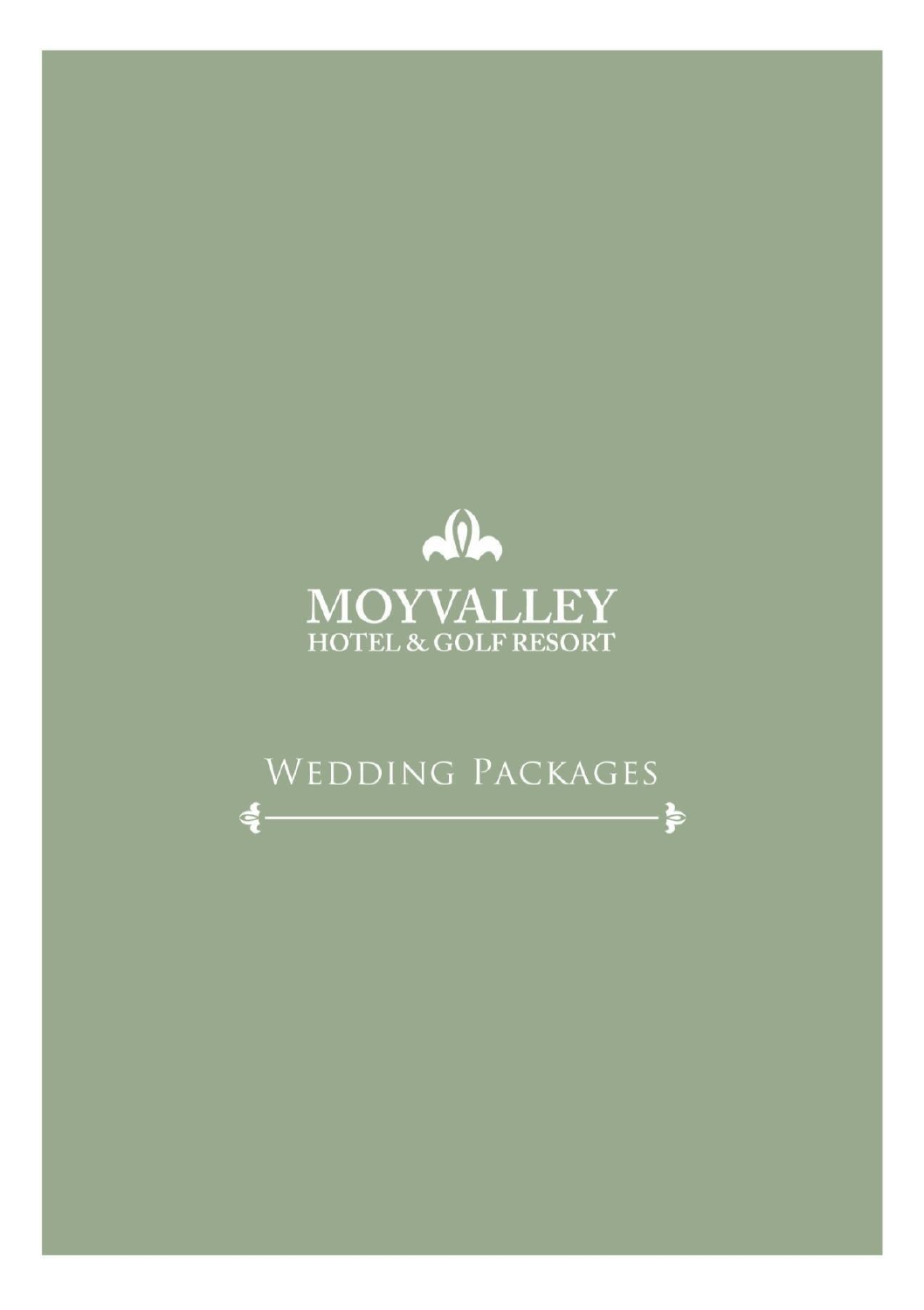# **WEDDINGS………UP TO 100 GUESTS**

### **Exclusive Balyna House Package**

### **Low Season €80pp**

Available: October to March inclusive, 7 days Minimum Numbers: Weekend (Friday and Saturday) 80 pax Mid-week (Sunday to Thursday) 50 pax

### **High Season €90pp**

Available April to September Friday and Saturday and Bank Holiday Sundays Reduces to €85 pp for Sunday to Thursday during High Season Minimum Numbers: Weekend (Friday and Saturday) 90 pax Mid-week (Sunday to Thursday) 70 pax

## **House Hire Fees:**

Low Season (October to March inclusive) €750 High Season (April to September inclusive) €1000

### **Package Details**

Tea Coffee Cookies and Scones on arrival Prosecco and Beer Drinks Reception Hot and Cold Canapes Full 5 Course Wedding Meal including Assiette of Desserts Half Bottle of Wine pp Evening Buffet Complimentary Bridal Suite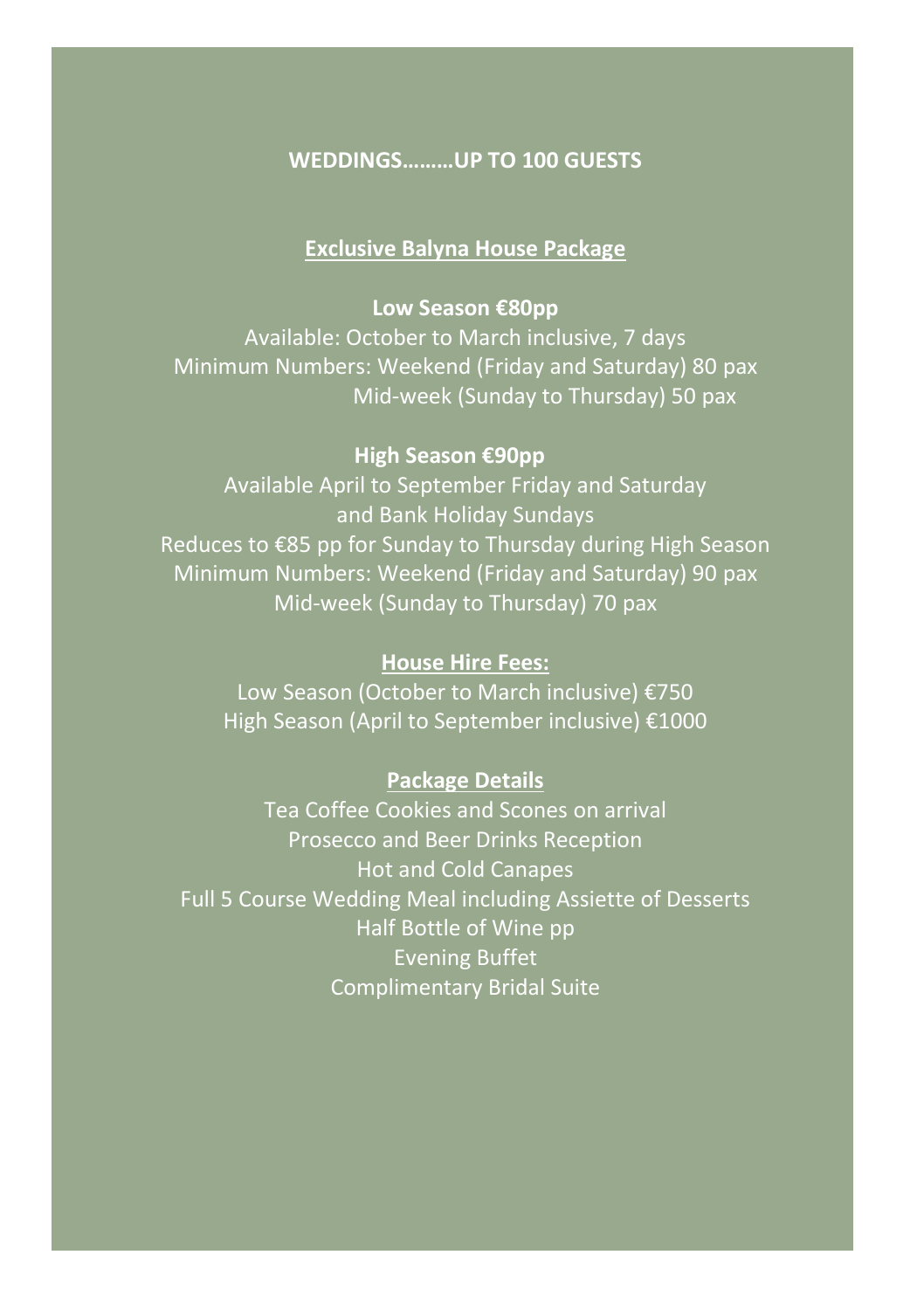# **Balyna House "Deluxe" Experience**

**Low Season €90pp**

Available: October to March inclusive, 7 days. Minimum Numbers: Weekend (Friday and Saturday) 80 pax Mid-week (Sunday to Thursday) 50 pax

### **High Season €100pp**

Available April to September Friday and Saturday and Bank Holiday Sundays Reduces to €95pp for Sunday to Thursday during High Season Minimum Numbers: Weekend (Friday and Saturday) 90 pax Mid-week (Sunday to Thursday) 70 pax

## **House Hire Fees:**

Low Season (October to March inclusive) €750 High Season (April to September inclusive) €1000

## **Package Details**

Prosecco and Beer Drinks Reception Tea Coffee Cookies and Scones Hot and Cold Canapes Full 5 Course Wedding Meal including 'Fillet of Beef'\* Assiette of Desserts included Half Bottle of Wine pp Prosecco Toast\* Evening Buffet of Mini-Beef Sliders and Fish and Chip Cones\* Complimentary Bridal Suite 2 Complimentary Suites\*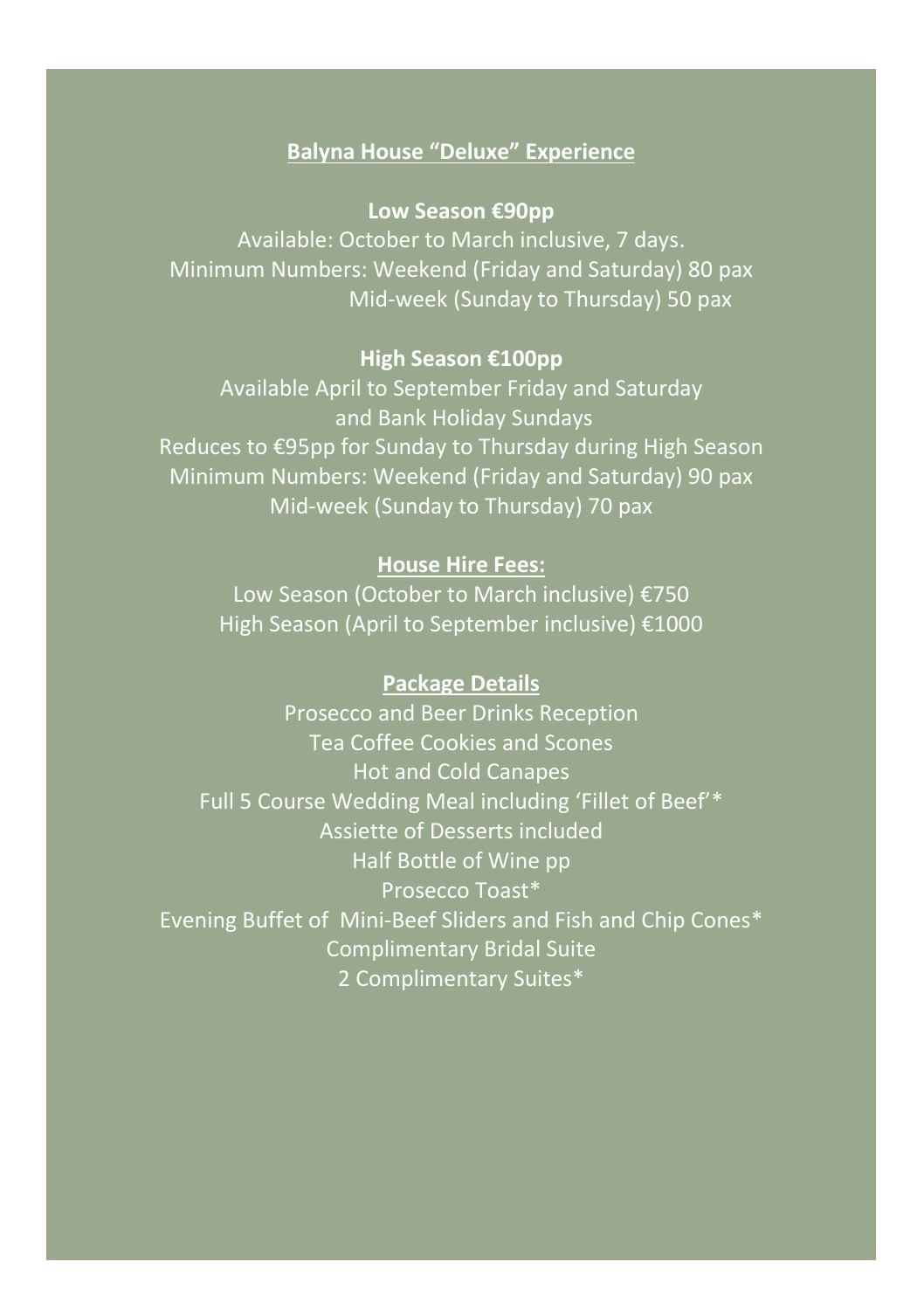# **Balyna House "Ultimate" Experience**

# **Low Season €100pp**

Available: October to March inclusive, 7 days Minimum Numbers: Weekend (Friday and Saturday) 80 pax Mid-week (Sunday to Thursday) 50 pax

### **High Season €110pp**

Available April to September Friday and Saturday and Bank Holiday Sundays Reduces to €100pp for Sunday to Thursday during High Season Minimum Numbers: Weekend (Friday and Saturday) 90 pax Mid-week (Sunday to Thursday) 70 pax

## **House Hire Fees:**

Low Season (October to March inclusive) €750 High Season (April to September inclusive) €1000

### **Package Details**

Prosecco and Beer Drinks Reception Craft Gin or Whiskey Station\* Tea Coffee Cookies and Scones Hot and Cold Canapes Full 5 Course Wedding Meal including 'Fillet of Beef'\* Assiette of Desserts included Half Bottle of Wine pp Prosecco Toast\* Evening Buffet including Mini-Beef Sliders and Fish and Chip Cones\* Complimentary Bridal Suite 2 Complimentary Suites\*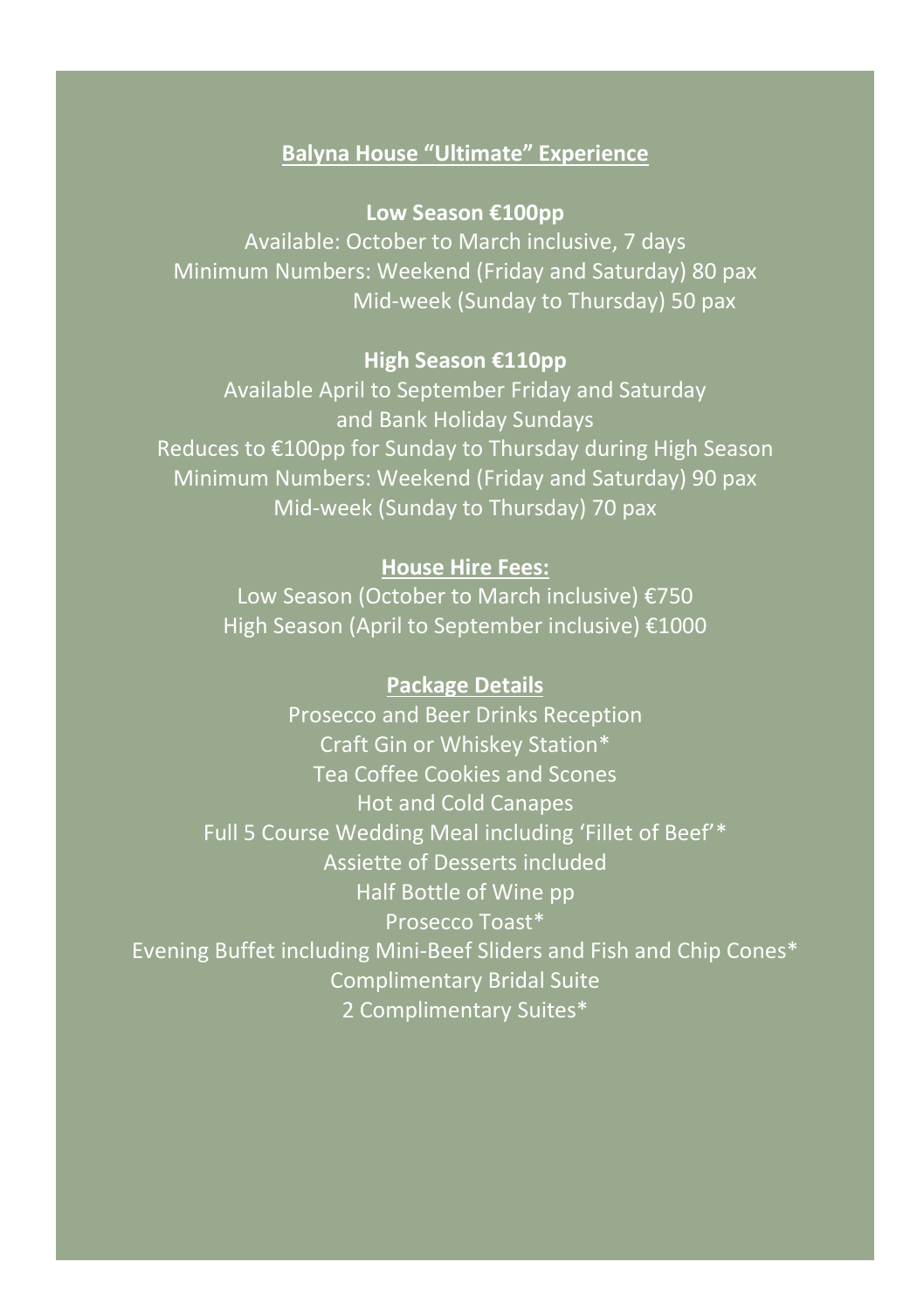# **Balyna Christmas Experience €90pp**

Available exclusively from 27<sup>th</sup> to 31<sup>st</sup> of December Minimum Number: 90 pax House Hire Fee: €1000

# **Package Details**

Tea Coffee Cookies and Mince Pies Prosecco/Mulled Wine and Beer Drinks Reception Hot and Cold Canapes Full 5 Course Wedding Meal including Assiette of Desserts Half Bottle of Wine pp Evening Buffet included Complimentary Bridal Suite



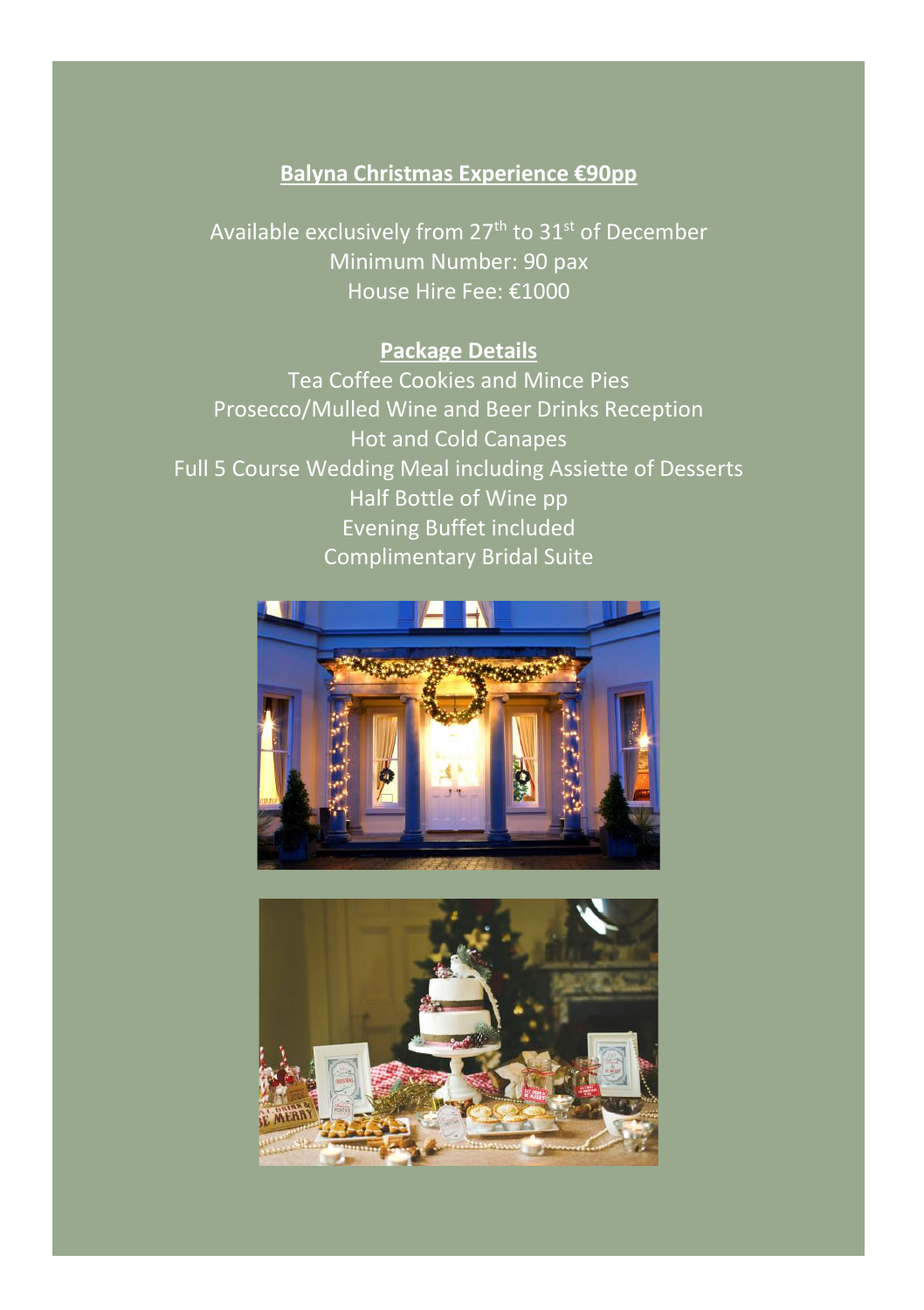# **WEDDINGS………FROM 120 GUESTS**

# **Royal Canal Suite Packages**

**Low Season Package €80pp** Available **Friday and Saturday** in Low Season (October to March inclusive) Available **Sunday to Thursday** in Low Season (October to March inclusive) €75pp

Hire Fee: €500 (Exclusive use of Balyna House for Drinks Reception and Late Bar)

# **Package Details** Tea Coffee Cookies and Scones Prosecco & Beer Drinks Reception Hot & Cold Canapés Full 5 Course Wedding Meal Half Bottle of wine pp Evening Buffet Complimentary Bridal Suite

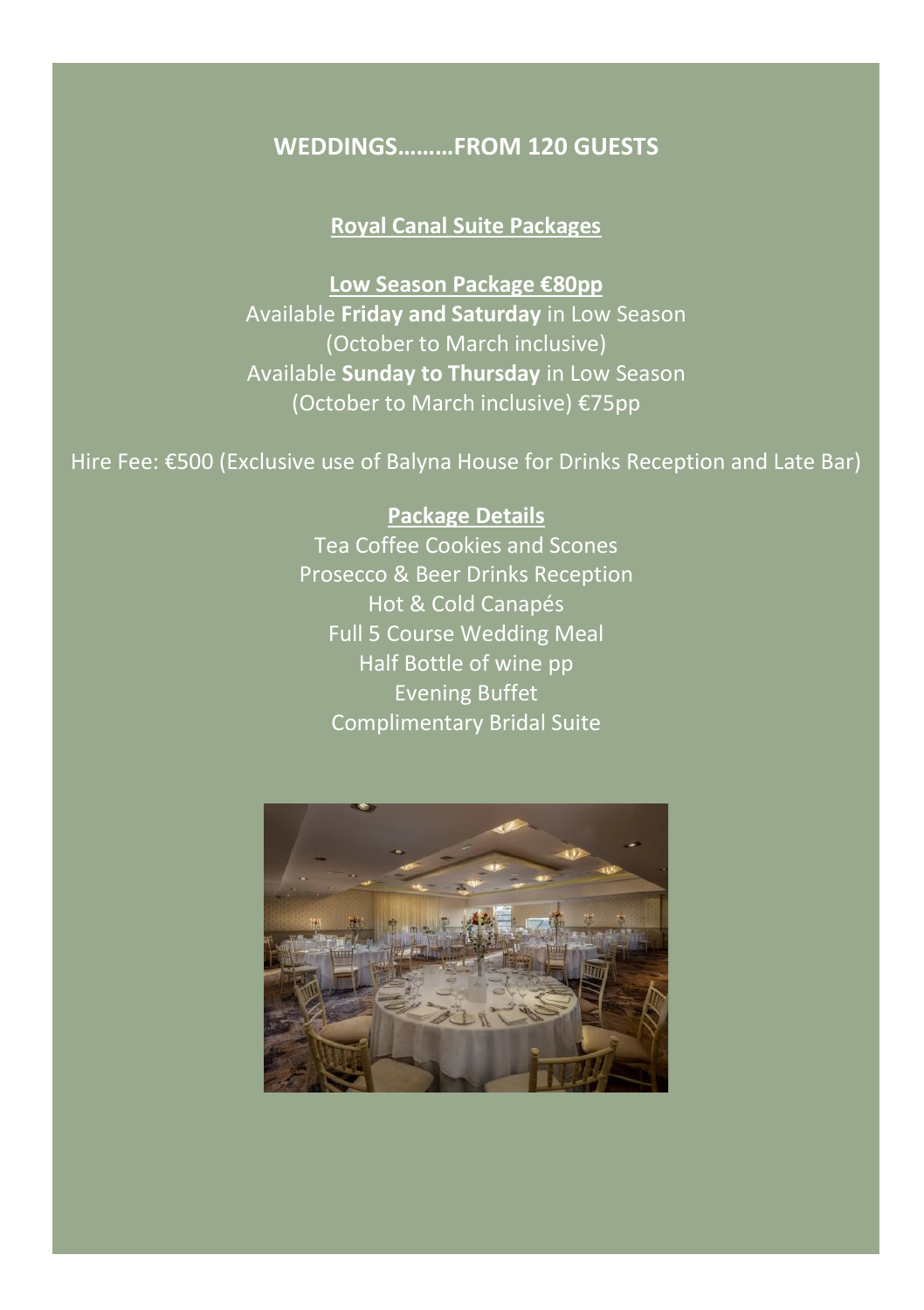# **High Season Package €90pp**

Available in High Season **(April to September inclusive)**  7 days Minimum Number: 120 guests Hire Fee: €500 (Exclusive use of Balyna House for Drinks Reception and Late Bar)

## **Package Details**

Tea Coffee Cookies and Scones Prosecco and Beer Drinks Reception Hot and Cold Canapes Full 5 Course Wedding Meal Assiette of Desserts Half Bottle of wine pp Evening Buffet Complimentary Bridal Suite 2 Complimentary Suites

# **Upgrade to "Deluxe" Experience: €10pp**

**Extras included:** 

Fillet of Beef, Prosecco Toast and Evening Buffet of Mini-Beef Sliders and Fish & Chip Cones

### **Upgrade to "Ultimate" Experience: €20pp**

**Extras included:**  Craft Gin/Whiskey Station at Drinks Reception, Fillet of Beef, Prosecco Toast, Evening Buffet of Mini-Beef Sliders, Fish and Chip Cones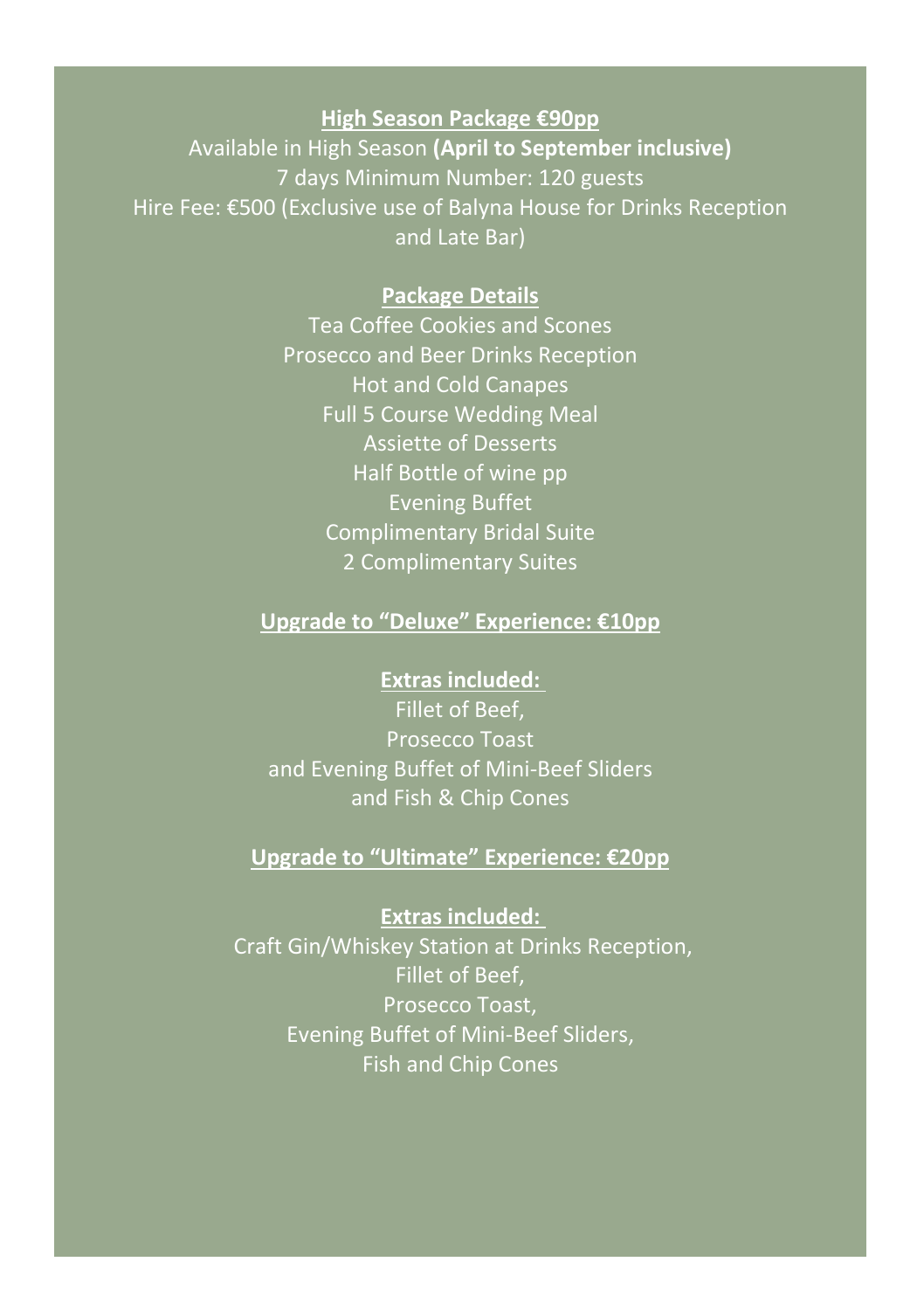# **Moyvalley Christmas Experience €80pp**

Available exclusively from  $27<sup>th</sup>$  to  $31<sup>st</sup>$  of December Minimum Number: 120 pax Hire Fee: €500 (Exclusive use of Balyna House for Drinks Reception and Late Bar)

# **Package Details**

Tea, Coffee Cookies and Mince Pies Prosecco/Mulled Wine and Beer Drinks Reception Hot and Cold Canapes Full 5 Course Wedding Meal including Assiette of Desserts Half Bottle of Wine pp Evening Buffet included Complimentary Bridal Suite

# **Day 2 in the Resort:**

2nd Day options start at €30 for BBQ or Buffet Menus including Dessert Minimum Number: 30pax Balyna House available on Sundays subject to availability at time of booking wedding, no hire fee once 10 bedrooms are filled Golf Clubhouse available all year round No hire fee for 2<sup>nd</sup> Day 10 bedrooms must be filled in Balyna House if used Late Bar included

# **Civil Ceremony**

Use of the exclusive Stone House for your Civil Ceremony for up to 150 guests Hire Fee: €500

Ceremony set-up including Chiavari Chairs, Ceremony Arrangement, Lanterns and Ivy Draping on Window Sills, Tea-lights



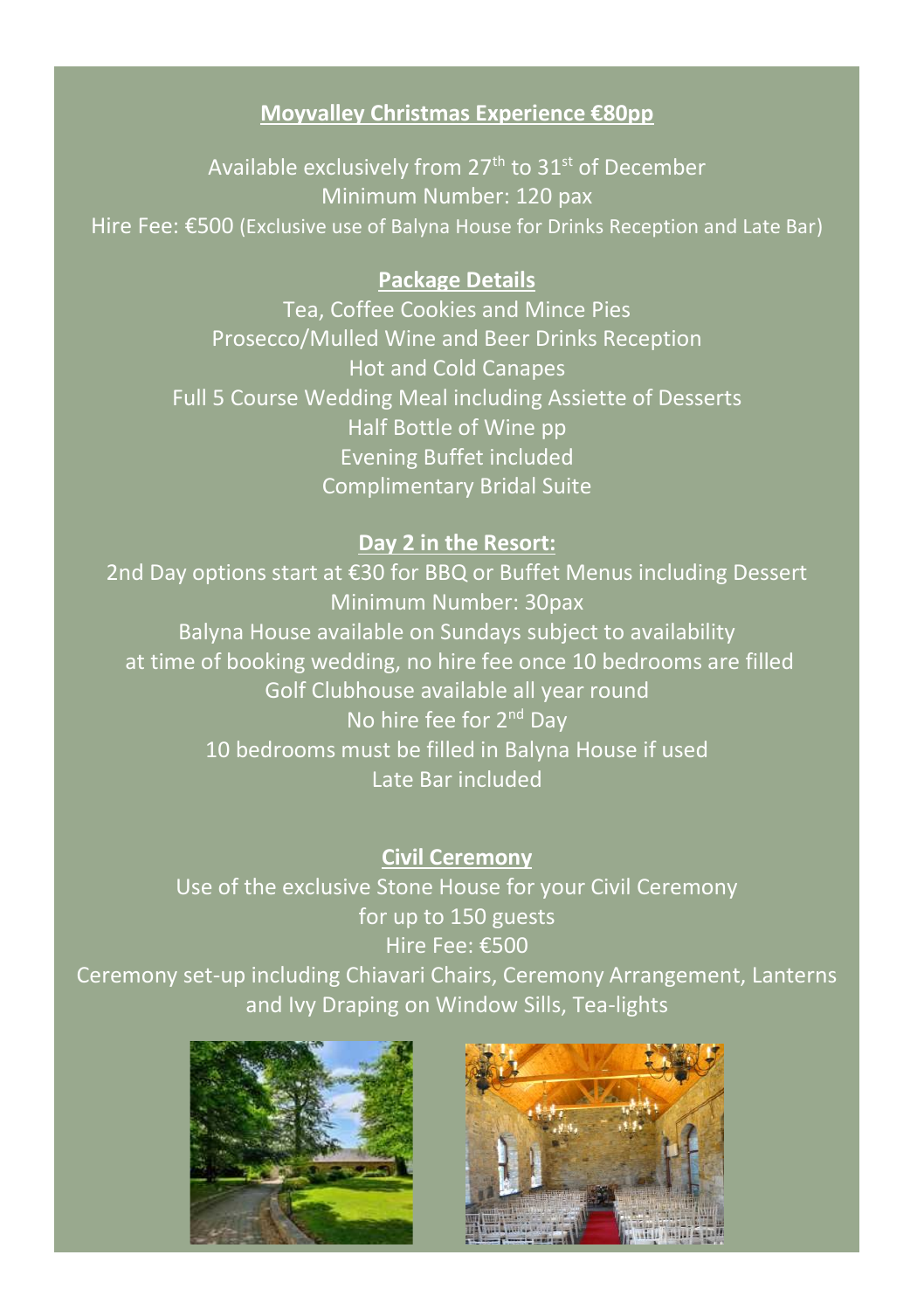# **Accommodation:**

# **Hotel Rooms:**

**Low Season:** Midweek: €110 B&B per room **Weekend: €130 B&B per room**

**High Season:** Midweek €130 B&B per room **Weekend €160 B&B per room**

# **Luxurious Cottages:**

**Low Season:** Midweek: B&B 1 Night: €220 per cottage **Weekend: B&B 1 Night: €260 per cottage**

**High Season:** Midweek: B&B 1 Night: €240 per cottage **Weekend: B&B 1 Night: €320 per cottage** (Cottage Rates are based on 4 adults sharing, includes breakfast)

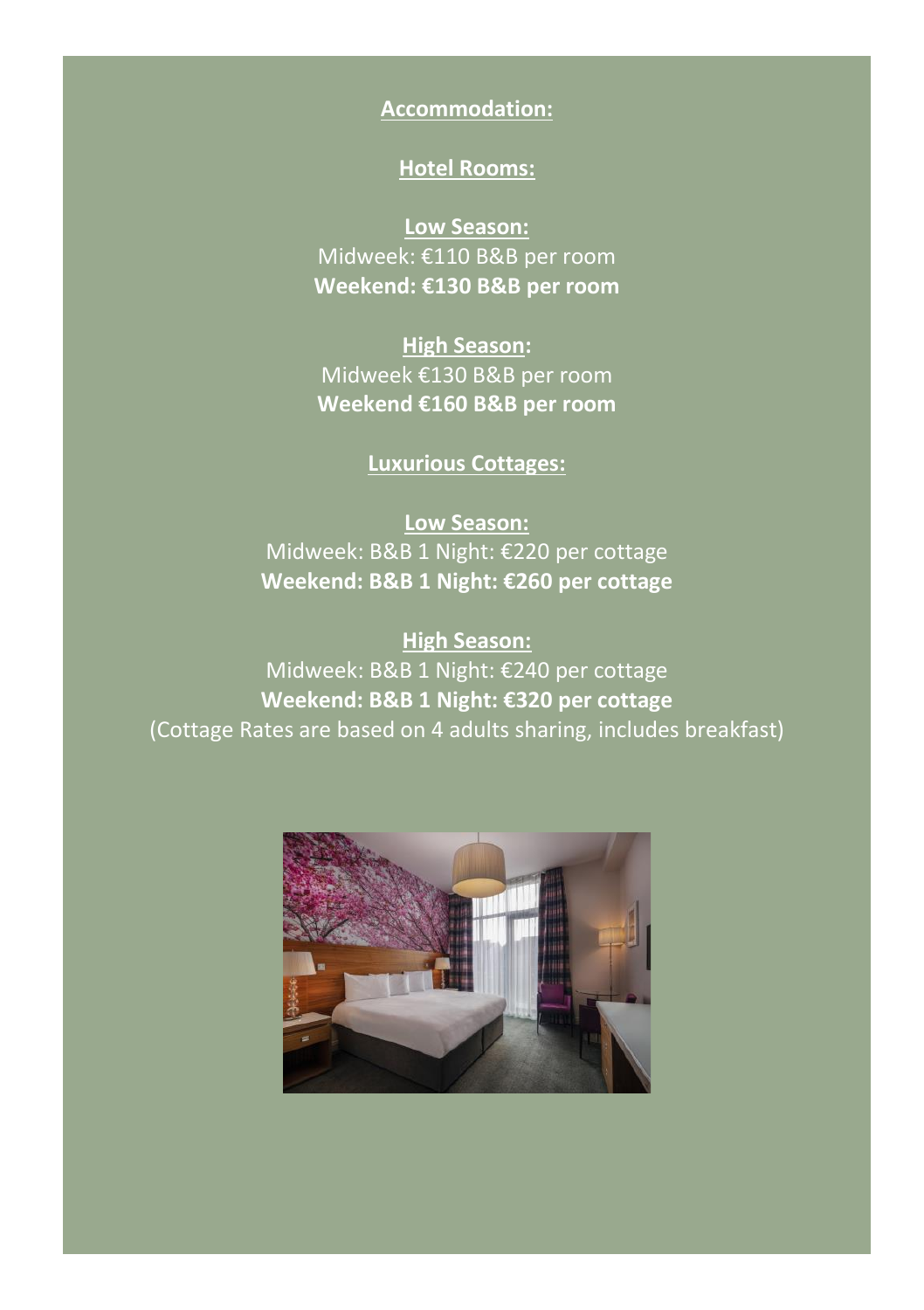# **Exclusive Superior Accommodation in Balyna House**

**Low Season:** Midweek €130 B&B per room (Sun-Thurs) Weekend - **€150 B&B per room**

**High Season:** Midweek €150 B&B per room (Sun-Thurs) Weekend **€180 B&B per room**

**Accommodation Supplements:** 0-3 years of age stay free of charge 4-12 years of age €20 per child, per night 13+ & additional adults €30 per person , per night

### **Low Season:**

Jan, Feb, Mar, Oct, Nov & Dec. (Excludes 27<sup>th</sup> to the 31<sup>st</sup> of December) **High Season:**

April, May, June, July, Aug, Sept. Rates are based on double/twin occupancy per room per night and inclusive of **breakfast** Mid-week: Sunday to Thursday. Week-end: Friday and Saturday

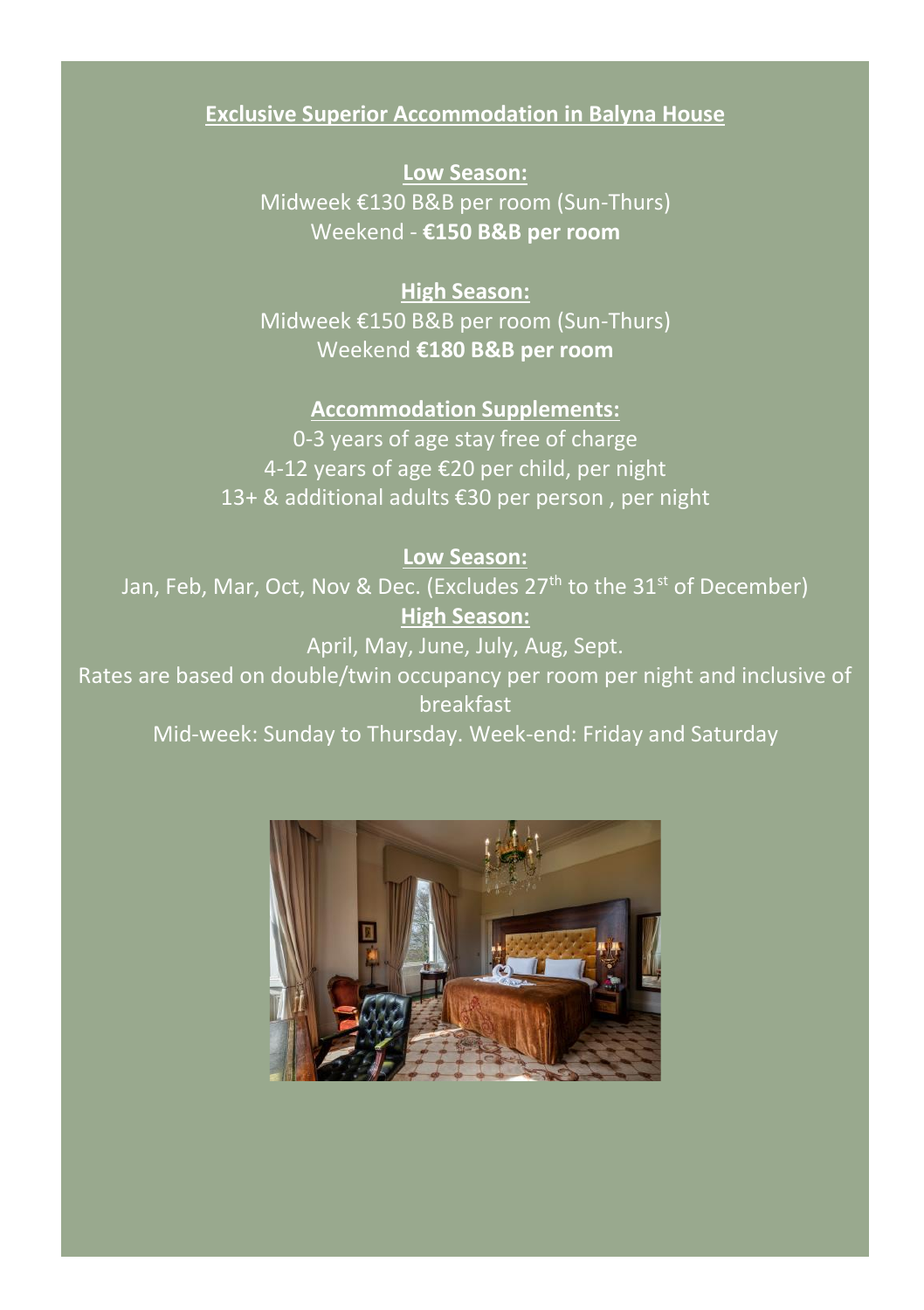# Menus

# *Package includes one starter/either soup or sorbet/choice of mains & one dessert* **APPETIZERS**

Salmon Gravlax *served with beetroot, goats cheese mouse* Goats Cheese Tart with Poached Pear & CrushedPecans *served on Mesclun Salad with Red Pepper Coulis & BasilPesto*

Honey & Teriyaki Glazed Roasted Breast of Duck *served with Orange Segments Salad,*

Grilled Chicken Caesar Salad *served with Pancetta Crisps & Parmesan Shavings & Garlic Croutons*

Warm Chicken & Wild Mushroom Vol au Vent *served with Truffle Balsamic Dressing & Topped Cress*

Baked Cooleeney Cheese *served with Tomato Cumin Relish & Endive Salad*

Herb Crab Meat & Smoked SalmonRoulade *served with Watermelon & Cucumber Salad, Micro Mesclun Salad, Red Wine Vinegar Dressing*

*A supplement of €5.00 applies for a choice of two starters*

#### **SOUPS**

Vegetable Soup *with Chervil Cream & Herb Croutons* Baby Pea & Fresh Mint Soup *with Cream Fraiche* Oven Roasted Plum Tomato Soup *with Basil Pesto* Potato & Leek Soup *with Crispy Leaks*  Broccoli & Cashel Blue Cheese Soup Roast Pepper & Sweet Potato Soup *with Herb Croutons*

#### **SORBETS**

Mango & Passion Fruit Sorbet Lemon Sorbet Raspberry Sorbet with Berry Compote Champagne & Strawberry Sorbet Coconut Sorbet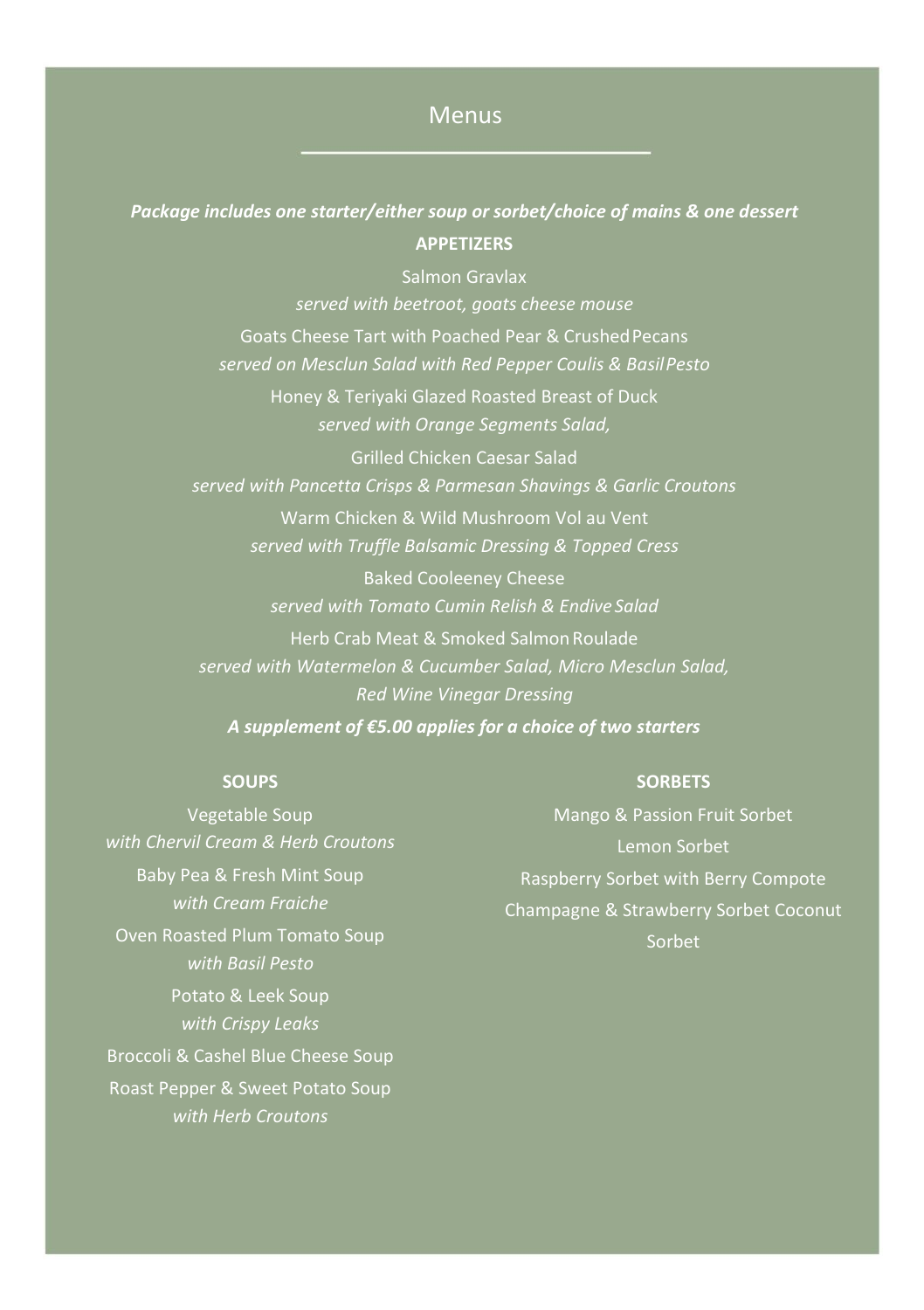# Menus

### **MAIN COURSE**

Slow Roast Entrecote Beef *served with Pickled Red Onion Relish, Potato Fondant & Red Wine Jus (€5.00 suppl.)*

Honey Glazed Turkey & Ham *served with Fresh Herb Stuffing, Golden Baked Chateau Potatoes & Cranberry Jus*

> Baked Salmon Fillet *served with Asparagus, Dill Mash & Sauce Vierge*

Roast Irish Sirloin of Beef *served with Horseradish Puree, Fondant Potato, Onion Relish & Red Wine Jus*

> Pan Fried Seabass *served with Soft Mash, Saffron & Tomato Velouté*

Slow Roasted Rump of Lamb *served with Potato Pommes Anna, Pea Puree, & Mint Jus*

Prime Rack of Irish Lamb *coated with Mustard & Fresh Herbs Crust, Gratin Potatoes Brandy Jus (€10.00 / €5.00 suppl.)*

> Pan Fried 8oz Fillet of Irish Beef *served Celeriac Puree, Fondant Potato, Braised Shallots & Brandy Jus (€12.00 / €5.00 suppl.)*

Fillet of Prime Irish Moyvalley Beef Wellington *Flavoured with Mushroom Duxelle & Spinach, & Red Wine Jus (€10.00 / €5.00 suppl.)*

> Baked Chicken Supreme Stuffed with Chorizo Mousse *Parma Ham, Spring Onion Mash & Chicken Jus*

#### **VEGETARIAN OPTIONS:**

Vegetable Moussaka *served with Parmesan Sauce* Buttered Puff Pastry Strudel *stuffed with Ratatouille & Tomato Sauce*

Mediterranean Vegetables Cannelloni Pasta *served with Cheese Sauce*

#### **VEGAN OPTIONS:**

Saffron Risotto

Or Mediterranean Vegetable Curry with Jasmine Rice

*(Main Courses are served with Chef's choice of Fresh Garden Vegetables and Potatoes)*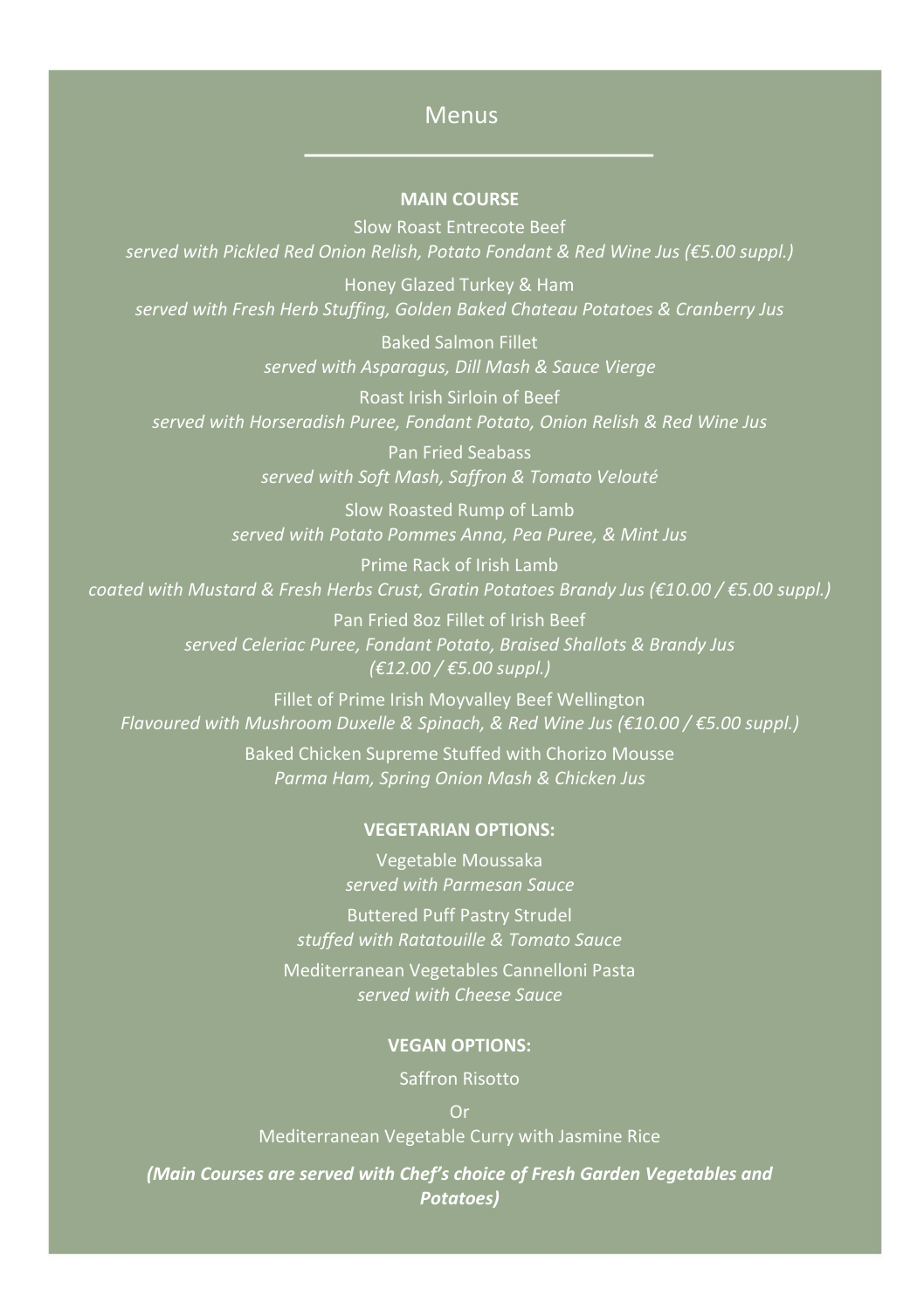# Menus

### **DESSERTS**

Tangy Lemon Tart *with Vanilla Brown Bread Ice Cream* Warm Dark Chocolate Brownie *with Vanilla Ice-Cream* Baileys Cheesecake *served with Mango Coulis*  Traditional Apple Crumble *with Vanilla Ice Cream* White Chocolate Mousse Cake *with Mix Berry Compote & Chocolate Pencil* Caramelized Apple & Pear Strudel *with Crème Anglaise* Italian Tiramisu *with Espresso Vanilla Sauce & Chantilly Cream* Raspberry Charlotte Royale *with Mixed Berry Compote & Raspberry Sauce* Fresh Fruit Pavlova *(cannot be part of the Assiette)* Assiette of Desserts *A presentation of any of the above three mini desserts (suppl. €1.50) (D)*

> Freshly Brewed Tea or Coffee *Supplement of €5 for choice desserts.*

**EVENING BUFFET CHOICES:** *Choice of two from items below & includes Tea/Coffee* Finger sandwiches with savoury fillings Cocktail Sausages Chicken Goujons with BBQ dip Seasoned Potato Wedges

> All Meat is Irish Bord Bia approved. All Fish is farmed off the Irish Coast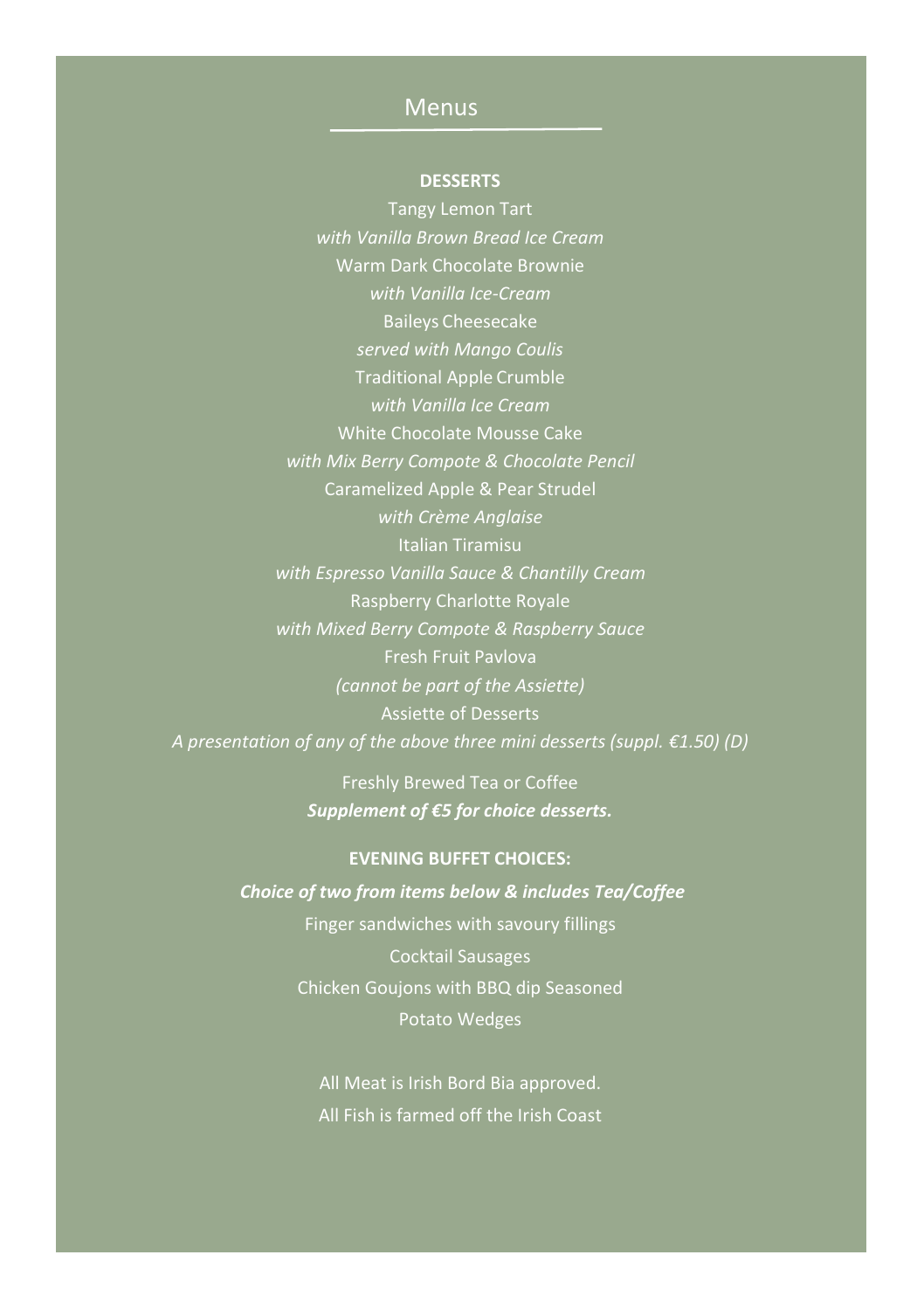# Frequently Asked Questions

#### **BOOKING YOUR WEDDING:**

### **What are the next steps for planning our wedding at Moyvalley Hotel?**

To experience all of what Moyvalley Hotel has to offer you, a viewing is essential, and we would be delighted to arrange an individual appointment with one of our dedicated wedding co-ordinators to show you around the venue and discuss in detail your wedding plans. From this we can gather the information needed to draft a provisional quotation for you.

**How long will you hold a provisional booking for?** We will hold a date provisionally for 2 weeks.

#### **How do we secure our booking?**

A non-refundable **deposit of €1500** along with a signed copy of your contract and our terms and conditions is require to secure a booking.

#### **What is the payment plan for our wedding?**

We require a further 50% of the estimated cost 3 months before your wedding date, 40% 1 month before and the remaining balance 7 days before your wedding date. All payments must be paid by electronic transfer, bank draft or cash. Cheques are not permitted. Any extra charges must then be settled in full on the day of departure.

#### **CEREMONIES:**

#### **Are there local churches available to us?**

Information on all our local churches can be provided by our Wedding Events Team. There are beautifullocal churches within 10 minutes of the Resort.

**How do I arrange a ceremony at Moyvalley Hotel?** 

Couples must apply directly to the civil registration office in their preferred county. The contact details for the Kildare Branch are: 5, Monread Leisure & Commercial Centre, Monread Ave, Monread, Naas, Co. Kildare (045 887 660). Once you have applied to the civil Registration office you will be given a declaration form which you need to provide to us for completion. We will ensure that our venue meets the standards

set out by the Health Service Executive, Civil Registration Office.

#### **What time can we hold our ceremony at Moyvalley Hotel?**

On-site ceremonies can take place from **2.30pm.**

### **How many people can Moyvalley Hotel accommodate for an on-site ceremony?**

The Stonehouse can seat up to 150 guests while Balyna House can seat up to 200 guests. Outdoor ceremonies are unlimited.

#### **ACCOMMODATION:**

**How many guests can you accommodate onsite?**  The Resort consists of 54 hotel bedrooms, 15 twobedroom cottages and 10 suites in Balyna House allowing up to 200 guests to stay. We have 4 family rooms in hotel with 2 beds, cottages with extra beds and 2 family rooms in Balyna House.

#### **Is there a minimum amount of guests that have to book accommodation?**

For the night of your wedding we require 10 bedrooms in Balyna House to be occupied.

#### **Are there reliable taxi companies in the area?**

Yes. We work with a number of local taxi companies to ensure all your guests get back to their accommodation at the end of the night if they are off site.

#### **What time can our wedding guests check/out?**

Check in time is from 3pm for the hotel and Balyna House and the cottages check in time is 4pm. Breakfast is served from 7-11am and guests check out is 11.30am.

#### **YOUR WEDDING BANQUET:**

### **Is a complimentary menu and wine tasting included? How many people can attend?**

All our wedding packages include a complimentary menu and wine tasting for the wedding couple. If you wish to bring parents to the menu tasting there is an additional charge.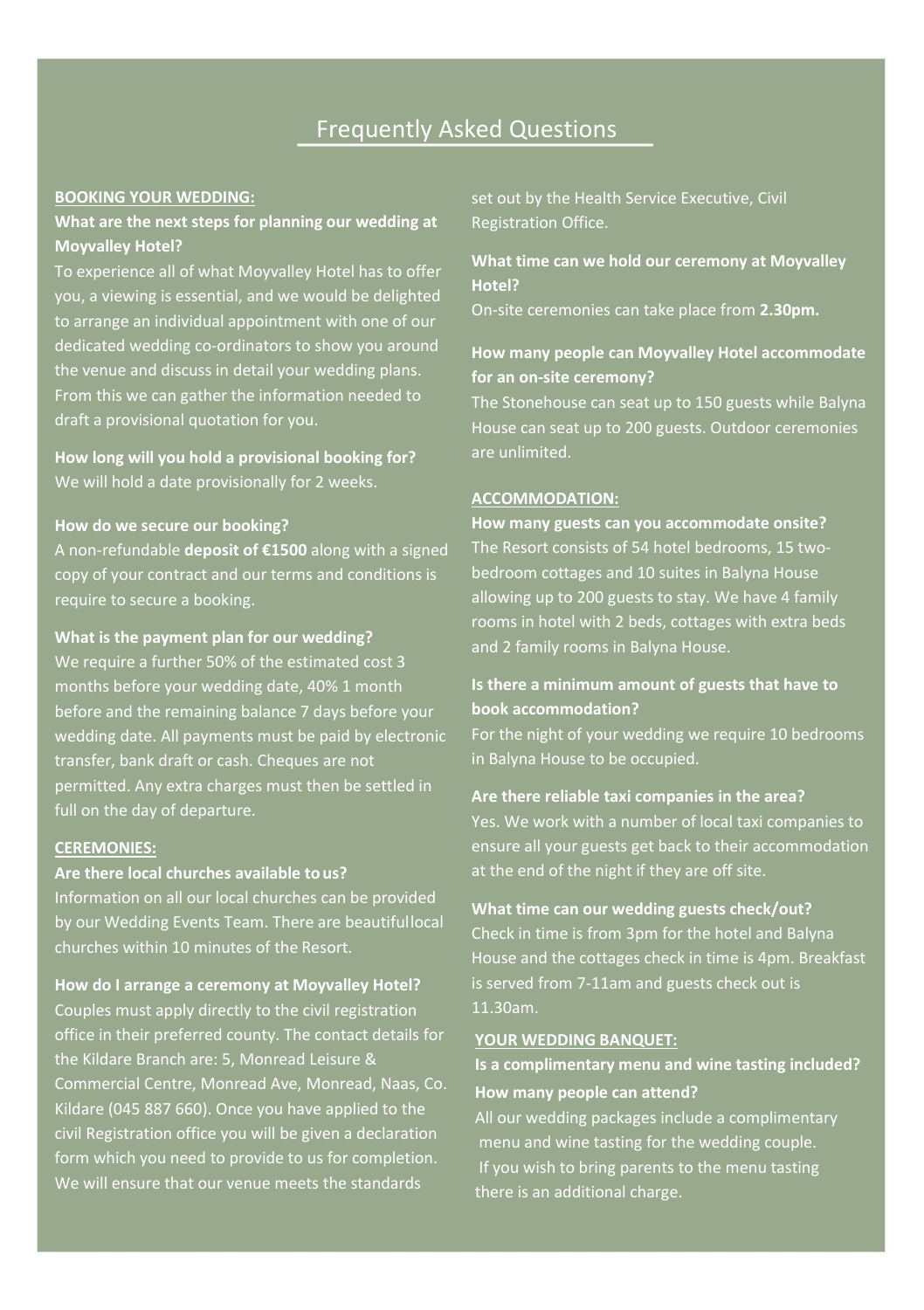# Frequently Asked Questions

### **How many guests can you seat in Balyna House and the main hotel?**

The minimum number of guests for Balyna House on a Friday & Saturday is90Adults from April to September & 80 Adults from October to March and we can seat up to 108 guests. Our Royal Canal Suite can seat up to 270 guests, with minimum numbers of 120 guests .

### **Where does my drinks reception take place and how long does it usually last?**

Your drinks reception takes place in Balyna House. Usually the drinks reception lasts two hours but is dependant on your ceremony time and location.

#### **What time do we sit for the main meal at?**

This is again dependant on your ceremony time and location. We like to call your guests into Balyna dining room or the Royal Canal Suite as close to 5.30pm as possible and begin service half an hour later. We generally allow two hours for the meal depending on numbers.

### **When can we have the speeches, and do you have a microphone we can use?**

We advise that speeches are held after the main meal and we supply a microphone and PA system for your

**How will the Royal Canal Suite or Balyna House be laid out?** We use round tables as standard in the Balyna House and the Royal Canal Suite and the couples decide the layout with guidance from our Wedding Events Team. The round tables can seat from 8-12 guests per table. In Balyna House your top number of options available for your top table e.g. Long, Round or U-Shaped. We usually place the top table in Balyna House at the Bay Window as the grounds make for a beautiful backdrop. In the Royal Canal Suite, we have a Fairylight Backdrop behind the top table.

**How do we confirm our floral centrepieces?**  Moyvalley Hotel provides floral centrepieces and Candelabras and you can liaise with our Wedding Events Team on the different options.

#### **Can we decorate the venue in any way?**

We would be happy to place your personal décor around the venue on the day of your wedding. We just require an itemised listing to be sent to us approximately one week before for planning purposes.

### **Do you cater for vegetarian and special dietary requirements?**

We cater for guests with any dietary requirements at no additional cost. We require that any special dietary requirements are specified in advance.

#### **OTHER INFORMATION:**

#### **Do you have Wi-Fi?**

We provide complimentary Wi-Fi throughout the

#### **We are thinking of doing wedding favours, are there restrictions?**

Only Alcoholic favours are not permitted. Sparklers are not allowed on tables.

### **Is there an option for dinner the night before or a BBQ the day after?**

Yes. We have a number of options available, depending on availability, to extend your stay at Moyvalley Hotel including pre-wedding dinners and day after events such as a BBQ or buffet. Please speak to our Wedding Events Team for more details.

### **Is there wheelchair access at the venue?**

Balyna House and the Royal Canal Suite are wheelchair accessible. Bedroom 102 in the main hotel is suitable for wheelchair access.

### **Can we book external suppliers or provide our own food and/or alcohol items?**

All external suppliers must be agreed and confirmed with Moyvalley Hotel in advance and provide HACCAP certification and insurance where applicable. An additional fee may also apply.